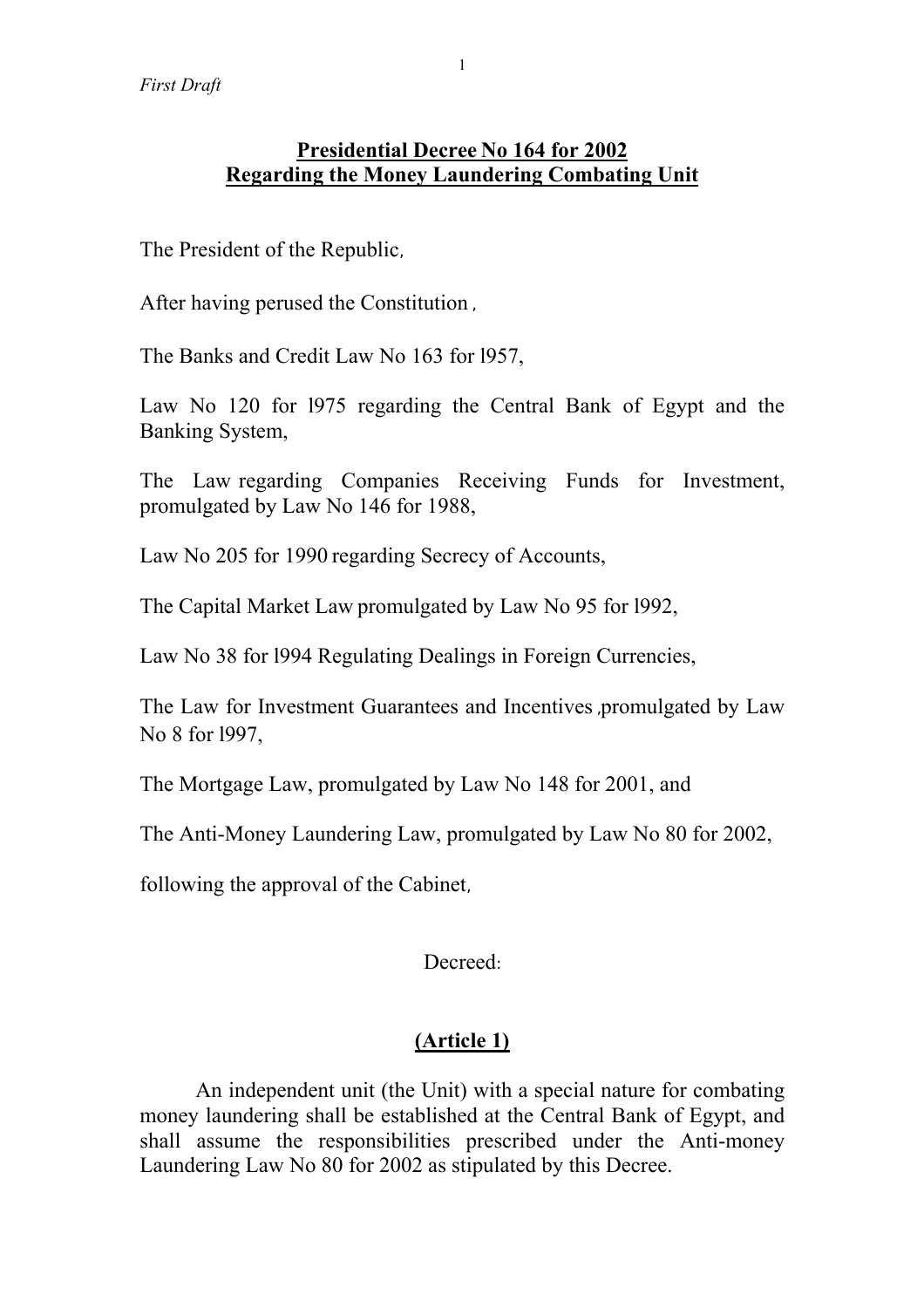## **(Article 2)**

The Unit shall have a Council of Trustees, comprising five members, three in the capacity of their positions, and two experts, as follows:

- **1-** Assistant Minister of Justice, to be selected by the Minister (Chairman).
- **2-** The senior deputy-governor of the Central Bank of Egypt.
- 3- The Chairman of the Capital Market Authority.
- 4- A representative of Egyptian Banks Federation, to be nominated by the Federation.
- 5- An expert in the financial and banking affairs, to be selected by the Prime Minister.

Formation of such Unit shall be issued by a Decree from the Prime Minister.

## **(Article 3)**

The Unit's Council of Trustees shall be assigned to manage its affairs, lay down its general policy and follow up its implementation, so as to ensure the achievement of its objectives in accordance with the referred to Anti-Money Laundering Law, and shall be specifically in charge of the following:

- 1- Approving the forms necessary for the enforcement of the provisions of the referred to Anti-Money Laundering Law.
- 2- Providing the adequate means for verifying the compliance of the financial institutions with the systems and rules legally established for combating money laundering.
- 3- Ensuring that the Judicial authorities and other entities competent for the enforcement of the provisions of the Anti-Money Laundering Law, have access to the information they require.
- 4- Approving the rules set for exchanging the Unit's available information with foreign counterpart units and international organizations in accordance with international treaties to which Egypt is a party, on the basis of the reciprocity principle.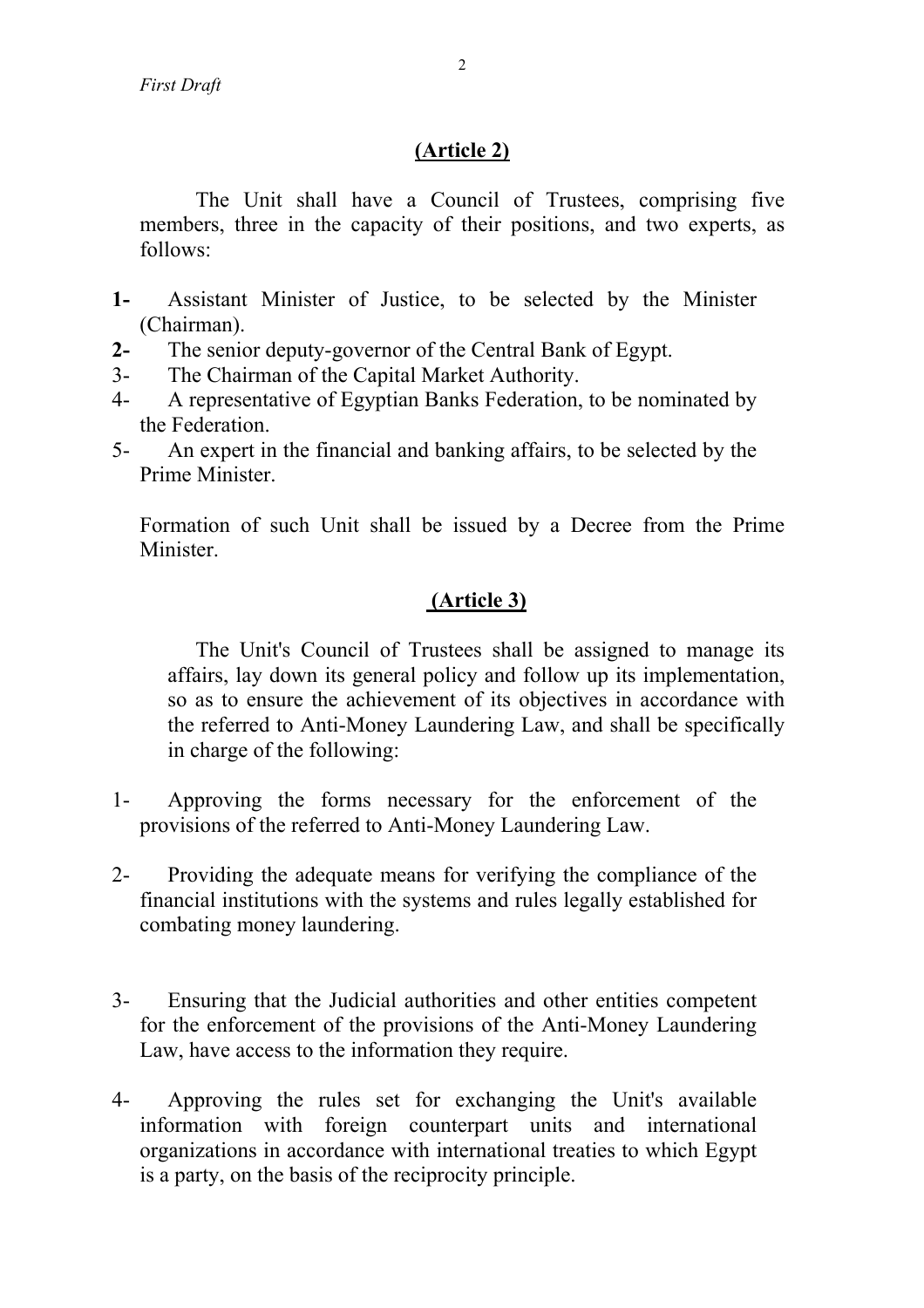5- Proposing systems and measures for combating money laundering in the country.

### **(Article 4)**

The membership to the Council of Trustees shall be for two years. The Council of Trustees shall convene at the head office of the Central Bank of Egypt in Cairo upon the invitation of its Chairman, at least, once every three months. Its meetings shall be valid with the presence of the majority of its members. Its decisions shall be taken with the absolute majority of the attendants' votes, and in case the votes are equal, the Chairman shall have the casting vote. These decisions shall be enforced with no need for endorsement or ratification.

### **(Article 5)**

The Chairman of the Council of Trustees shall supervise and manage the affairs of the Unit:

- 1- Ensuring that the Unit fully carries out the duties assigned to it.
- 2- Conducting communications and arrangements relevant to the Unit's operations in international forums and exchanging information with competent parties in other countries and international organizations in compliance with the provisions of international treaties.

### **(Article 6)**

The Chairman of the Council of Trustees shall prepare an annual report to be presented to the Board of Directors of the Central Bank of Egypt. The report shall review the activity of the Unit as well as the international developments in the field of combating money laundering and Egypt's stance in this regard. The report and notes of the CBE's Board of Directors shall be submitted to the President of the Republic.

### **(Article 7)**

The Unit's financing shall be provided from the Central Bank of Egypt's budget and any other available private resources, provided that the annual budget of the Central Bank of Egypt shall include the